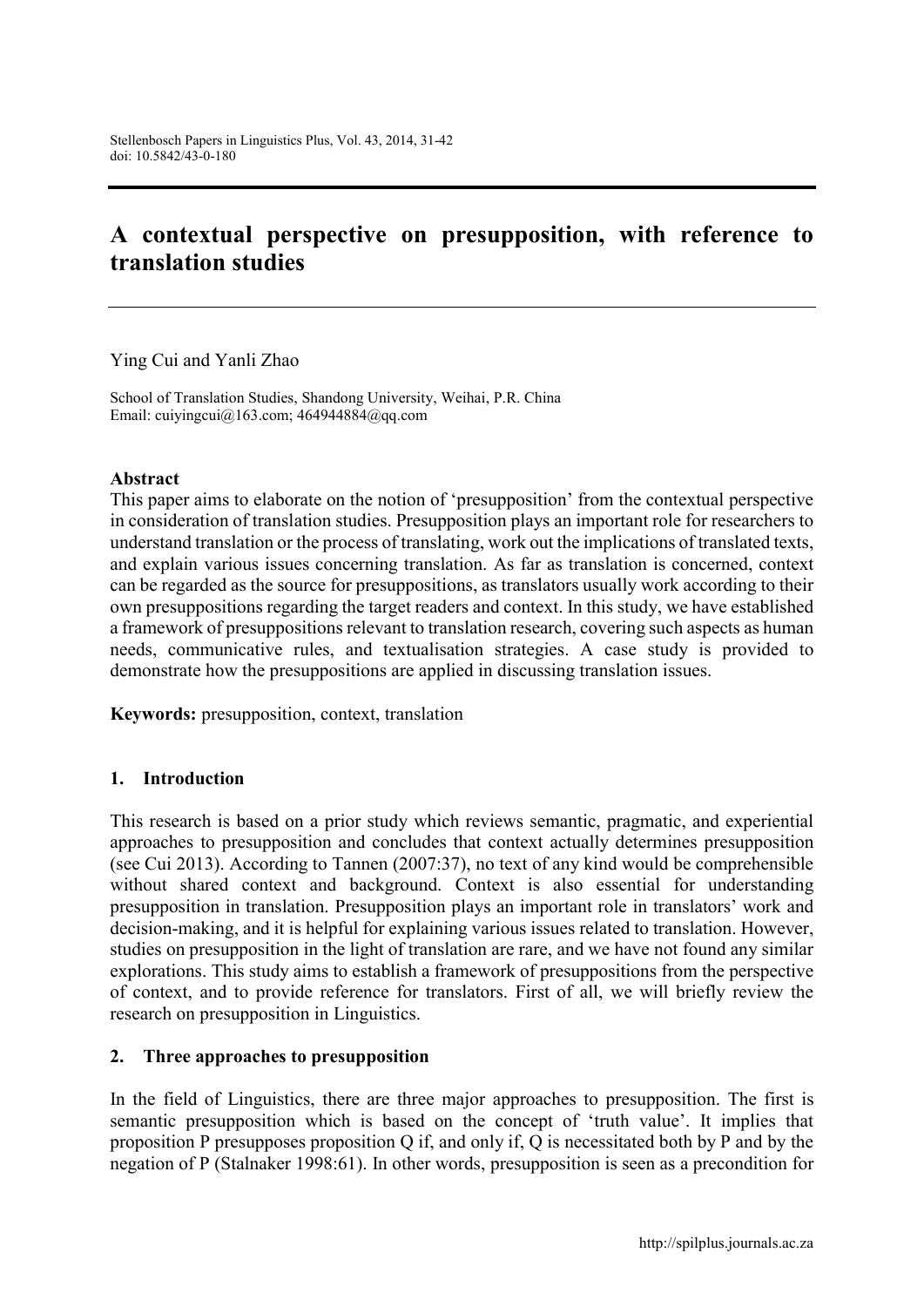a sentence to have a truth value. In contrast, the pragmatic approach is not concerned with logic or truth value; instead, it is more about a propositional attitude than a semantic relation. To be more specific, pragmatic presuppositions involve speakers' and hearers' knowledge, expectations, desires, interests, claims, and attitudes towards the world (Mey 2001:186). Therefore, pragmatic presuppositions have been located in a wider communicative setting, covering such contextual factors as speaker, hearer, belief, appropriateness, and mutual knowledge (Segerdahl 1996).

Both the semantic and pragmatic approaches encounter problems like the defeasibility problem, as some presuppositions are liable to disappear in certain contexts (Abbott 2006). Presuppositions are defeasible whenever background assumptions about the world or specific communicative situations are not compatible with what is presupposed. For instance, in the sentence, "Jane cried before she left him", the word "before" presupposes that she left him. However, in the sentence, "Jane had a dream and in the dream she cried before she left him", the word "before" apparently does not carry the presupposition that she left him; on the contrary, it implies that she did not leave him, because common sense has it that if something is dreamed, it is not real. (For further discussion on defeasibility, see Cui 2013:199-200.) While neither the semantic nor the pragmatic approach can properly solve this problem, the experiential approach offers an explanation from a different perspective.

In the experiential approach, context is regarded as the determining factor for the defeasibility or projection of presupposition. For example, in the sentence, "Mary imagined that she had stopped smoking", the word "stop" presupposes that Mary had smoked before. According to the explanation of the experiential approach, whether the presupposition can ascend to the complex sentence depends on whether the speaker knows if Mary smoked before or not. If the speaker knows Mary had smoked before, then the presupposition can be applied to the main sentence; if the speaker does not know, whether the presupposition can survive depends on the reality. (For further discussion on the experimental approach, see Cui 2013:201-205.) While it may be questioned that the experiential explanations are subjective, subjectification is closely related to our cognition of information and the organisation of information in a context (Ferrari and Sweetser 2012:55).

We can see that within the three approaches, the pragmatic and the experiential ones are concerned with context. The pragmatic approach applies context in its general sense and covers almost everything that may be involved in the communication. For this reason, there is no fixed or workable framework to which translation studies can refer. In addition, the pragmatic approach is not clear about the relationship between context and presupposition, and in many cases the two are confused. The experiential approach is clear about the relation between context and presupposition. Its illustration of presupposition is essentially a matter of contextual compatibility, and presuppositions are regarded to be determined by context. This is in line with the practice of translation. Translators need to consider the reception of their translations in the target context and work according to their presuppositions about the target readers. In this sense, the target context or translators' perception thereof actually determines what presuppositions translations may carry. As in the pragmatic approach, the components of context are not explicitly analysed in the experiential studies either. In the next section, we will discuss the content and general classification of context.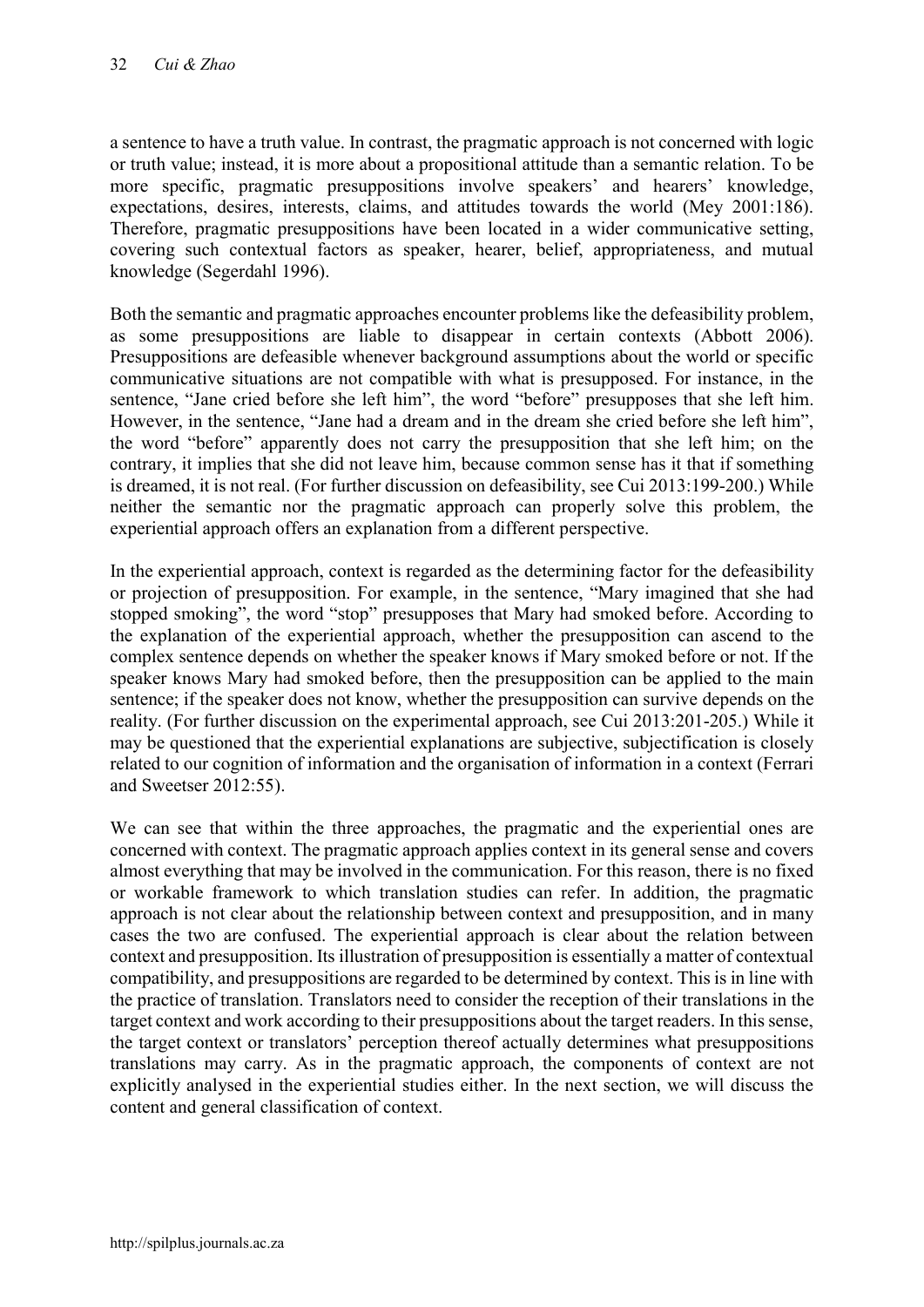# 3. Components of context

#### 3.1 Review of context

Despite its "omnipresence" in different domains, "context has remained fuzzy and seems almost impossible to come to terms with" (Fetzer 2004:3). This is why context has been regarded by Mey (in Widdowson 2004:41) as "a notoriously hard concept to deal with". A theory of context was first put forward by Malinowski (in Widdowson 2004:38), who divides context into context of culture and context of situation. In other words, context includes extralinguistic factors such as those more permanent, like speakers' cultural backgrounds, and those more immediate, like the communicative situation in discussions on discourse. Our illustration of presupposition in translation, to be presented in section 4, covers both of these two aspects.

Applying context to the field of Linguistics dates from the mid-1960s when, with the influence of sociology and anthropology, it was realised that language cannot be analysed as a formal system as abstracted from society and culture (Georgakopoulou 1997:17). Firth (in Widdowson 2004:39) seeks to incorporate the idea of context into the theory of language and, for him, factors like the relevant features of participants as well as the character of the communicative situation must be taken into account when analysing language. However, Widdowson notes that how Firth's program operates as a means of analysis is not clear (Widdowson 1998:39).

In a more detailed way, Hymes (in Brown and Yule 1983:38-40) sets about specifying the features of context as follows: "speakers" include the addressor and the addressee; "topic" refers to what is being talked about; "setting" is to be understood both in terms of where the scene is situated in place and time, and the physical relations of interactants with respect to their postures, gestures, and facial expressions; "channel" refers to how contact between participants is being maintained; "code" refers to what language is being used; "message-form" refers to what form is intended, e.g. a chat, debate or sermon; "event" refers to the communicative event; "key" involves evaluation; and "purpose" refers to what participants intend (Brown and Yule 1983:38-40). When analysing a text, we may choose from these contextual features which are necessary to characterise a communicative event (Brown and Yule 1983:39).

#### 3.2 Three major divisions of context

Although major subdivisions of context are variant and open-ended in different studies, as was shown in section 3.1, there are three foci which are "highly stable and well attested in the traditional linguistic literature" (Givón 1989:74), namely generic, deictic, and discourse foci. Firstly, the generic focus refers to the shared world and culture. It subsumes knowledge and beliefs regarding the real world, the universal cognitive systems underlying the human mind, and the universal capacities for logical inference (Givón 1989:74). In other words, generic context refers to something that is relatively more stable or universal for human beings. Context of culture, mentioned in section 3.1, falls under this category. Secondly, deictic focus refers to the shared speech situation. Three sub-categories are included: deixis, which refers to knowledge of the immediate speech situation by virtue of being together on the same scene at the same time; socio-personal relations, such as respective power, status, long-term social goals, obligations, entitlements, needs and expectations; and speech-act teleology, which refers to shifting goals of the communicative transaction (Givón 1989:75). Hymes' contextual features listed in section 3.1, which outline the factors involved in a communicative situation, belong to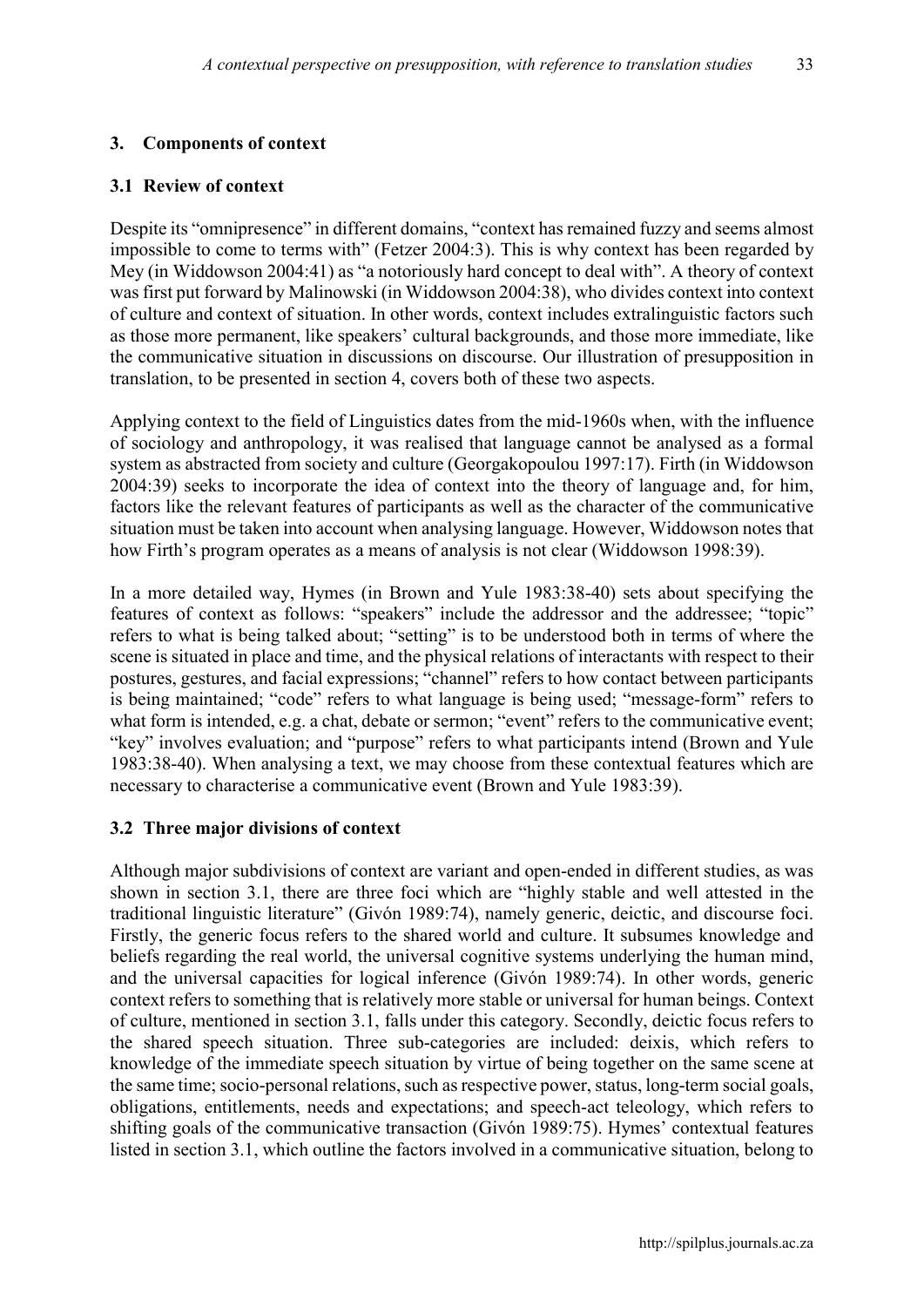this situational context. Thirdly, discourse focus refers to shared prior text, covering propositions which are directly uttered or any other entailed propositions that hearers can derive, and meta-propositional modalities, or knowledge of the strength of belief, certainty and evidential support (Givón 1989:75).

Following the contextual framework, in this research, when viewing generic context or the most basic category, we will mainly explore human needs, which all participants share regardless of their cultural heritage. Translations are intended to realise specific aims or functions (Nord 2001:27-28). The realisation of such aims or functions is up to the target readers who have special needs to be addressed. For this reason, translators need to take into account the target readers' needs and expectations in order to improve or enhance the effect of their work in the target context. As to how to appeal to these needs, it is up to the decision of the translators, which is influenced by their presuppositions about the target readers' expectations, interests, and values. Situational context is mostly related to the immediate communicative elements such as the Co-operative Principle (CP) and Politeness Principle (PP), which are the means to gratify people's various needs or the manifestations of satisfying the needs. Under general circumstances, translators follow these communicative maxims or presuppositions about the target readers' expectations. In terms of the discourse context, we will mainly investigate the organisation of a text, especially textualisation principles which are intended to make it easier for readers to understand a text. Similarly, under general circumstances, translators follow such principles when organising translations. There are more principles or theories concerning communication or textualisation than those which have been addressed here. However, exploration in these three aspects will help to reveal translators' presuppositions about what needs the receptors of translations have, how to appeal to these needs properly in communication, and how to realise such needs gratification in textualisation. When analysing a translation, we normally start with the wording and organisation of the text – the textualisation level – then explore the functions or reasons of the textualisation – the communication level. Finally, we figure out the most fundamental reasons of designing the text in those ways – the needs-gratification level.

# 4. A framework of presuppositions concerning translation

In this section, we will elaborate on the framework of presuppositions in relation to translation studies, including the definition of "presupposition" in relation to the activity of translation, and the ways to identify such presuppositions.

# 4.1 Definition of presupposition

When studying presupposition in translation, the purely logic approach does not work, as translators work in a context and need to consider the reception of their works in the target context. In fact, concerning the research on presupposition, it is claimed that the elements interesting to translation studies are often "those which the linguists would like to put beyond the pale" (Fawcett 1998:123). Viewed from the contextual perspective in the field of Translation, presupposition can be regarded as translators' assumptions about the target context and the target readers, especially their needs and expectations. As to the methods of identifying presuppositions, "even with the best of wills and the cleverest techniques", sometimes it is impossible to identify all the presuppositions (Mey 2001:188). In the present investigation, the sources for presupposed information in the translation are analysed with reference to the context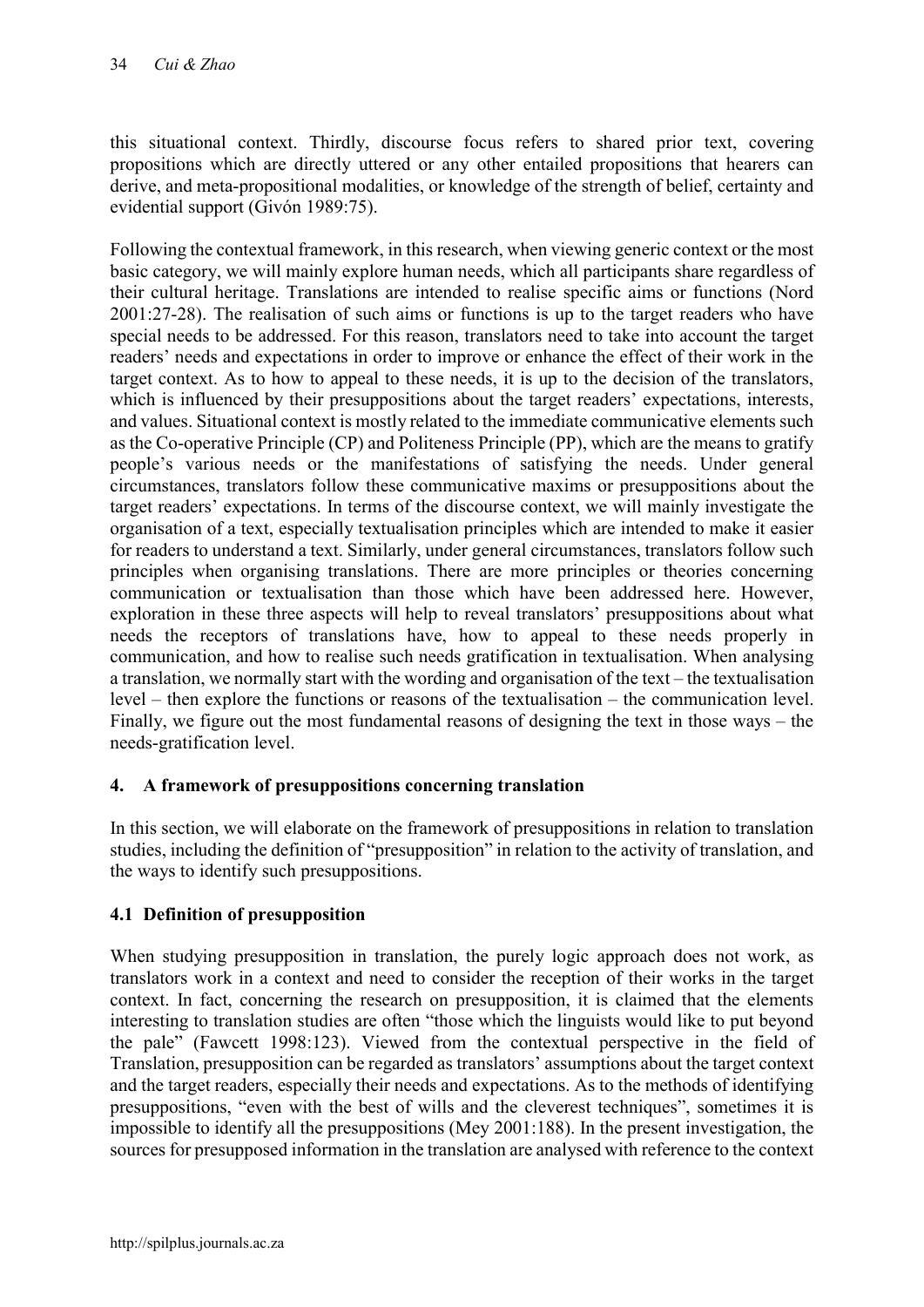framework presented in section 3.2. Presuppositions can be determined, though never exhaustively, by referring to the contextual framework with its specified components, as will be explained in section 4.2. The viewpoint of regarding context as sources for presuppositions is also found in Givón (1989:135-137), where such presuppositions are considered to be based on "contextual assumptions" (Levinson 1983:167).

# 4.2 Identification of presuppositions

As clarified in section 4.1, we have taken a contextual perspective to explore presuppositions in connection with translation. Translation is an activity that takes place in context, and context covers almost everything involved in communication, from the readers' knowledge and social background to the co-text. As a result, investigation in this regard is potentially endless, as there is always more to notice in terms of readers' knowledge than has been discovered. This is one of the reasons why, for this study, we chose to specify and confine the components of presuppositions to the discussion of human needs, the CP and PP for communication, and textualisation principles (as noted in section 3.2).

# 4.2.1 Presuppositions related to generic context

As a rather broad and general category, generic context refers to the shared world and culture, and in this research we choose to focus on human needs which are applicable to people of different cultural backgrounds. Texts and their translations are intended to address readers' needs, and translators have their own presuppositions about the target readers' needs as well as the proper ways to gratify these needs. Maslow's theory, which is frequently cited by all types of professionals in different industries (Stephens 2000:1), generalises three types of human needs, namely conative, cognitive, and aesthetic needs, which can serve as reference for translators. The theory is in part an attempt to account for the "unity behind the apparent diversity from culture to culture" (Maslow 1987:28). It is intended to take a closer approach to common human characteristics, and be "relatively more ultimate, more universal, and more basic than the superficial conscious desires" (Maslow 1987:28). Conative needs cover categories such as physiological needs, safety needs, social/love needs, esteem needs, and selfactualisation needs. Physiological needs are most basic, and their fulfilment is necessary for people to survive, such as food, air and water; safety needs involve security, stability and protection, freedom from fear, anxiety, and chaos, as well as the need for structure, order, law, and limits; social/love needs refer to giving and receiving affection, including the desire for association, belonging and companionship, and involves an individual's ability to exist in harmony with others; esteem needs cover self-esteem and respect from others; and selfactualisation means the desire to realise one's potential (Maslow 1987:15-22; Muchinsky 2003:375). Cognitive needs refer to the desire to know and to understand, or impulses to satisfy curiosity, to know, to explain, and to understand (Maslow 1987:23-26). Aesthetic needs refer to the desire for order, symmetry, closure, the completion of an act, a system, and structure (Maslow 1987:25-26). These needs are related to the cognitive needs of knowing/understanding, the satisfaction of which results in order, symmetry, closure, completion, system and structure. When any text is translated, it needs to address the target readers' specific needs, sometimes addressing more than one category of needs. Consciously or subconsciously, translators make decisions about how to organise and design the translation according to their presuppositions about the target readers' needs as well as the proper ways to gratify these needs.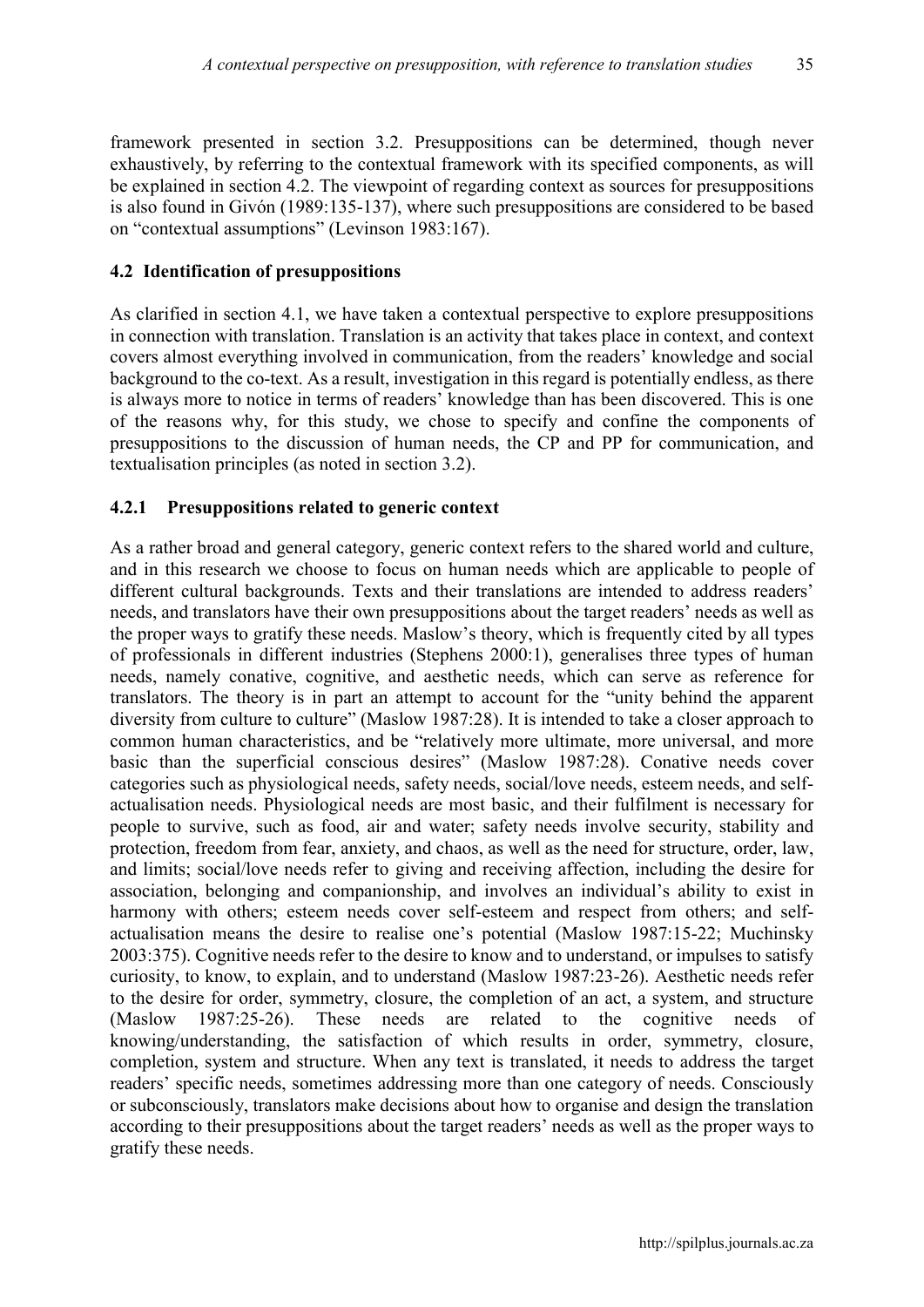# 4.2.2 Presuppositions related to situational context

The situational context is more concerned with the immediate communication. As has been emphasised in section 3.2, in this study, presuppositions from a situational context are confined to the discussion concerning the CP and PP, which are ways to satisfy others' various needs (as described in section 4.2.1).

The CP has been proposed in the belief that all speakers observe these rules under normal circumstances. The principle can be elaborated on in terms of the following maxims:

- Quantity: Give the right amount of information.
	- Make your contribution as informative as is required.
	- Do not make your contribution more informative than is required.
- Quality: Try to make your contribution one that is true.
	- Do not say what you believe to be false.
	- Do not say that for which you lack adequate evidence.
- Relation: Be relevant.
- Manner: Be perspicuous.
	- Avoid obscurity of expression.
	- Avoid ambiguity.
	- Be brief.
	-

- Be orderly. (Grice 1975:47)

Although the CP has been developed to analyse spoken language, it is also relevant to written language and therefore to translation (Fawcett 1997:130). For translation studies, the CP can work as a general theory of the act of translation or "intercultural cooperation", and as an instruction to translators to act properly (Fawcett 1997:130). Normally, text receivers have expectations concerning the amount of information they are provided with, the quality of the information, and the way of presenting the information. Accordingly, writers or translators hold the presuppositions that the right amount of information should be given, the information should be true and relevant, and the way of presenting the information should be clear, brief, and orderly, as receivers' expectations need to be respected.

The CP is not the only principle for communication, and politeness is a complementary rule in this regard. Politeness as a basic guideline for human interaction, which refers to the consideration of others, not only works for spoken discourse but also for written texts. It is a system of interpersonal relations to facilitate interaction by minimising the potential for conflict and confrontation (Lackoff, in Hickey 1998:54). Leech (1983:131-133; see also Hickey 1998:56) puts forward the following six maxims of politeness as an extension of the CP:

- Tact maxim: Minimise cost to other. Maximise benefit to other.
- Generosity maxim: Minimise benefit to self. Maximise cost to self.
- Approbation maxim: Minimise dispraise to other. Maximise praise to other.
- Modesty maxim: Minimise praise to self. Maximise dispraise of self.
- Agreement maxim: Minimise disagreement between self and other. Maximise agreement between self and other.
- Sympathy maxim: Minimise antipathy between self and other. Maximise sympathy between self and other.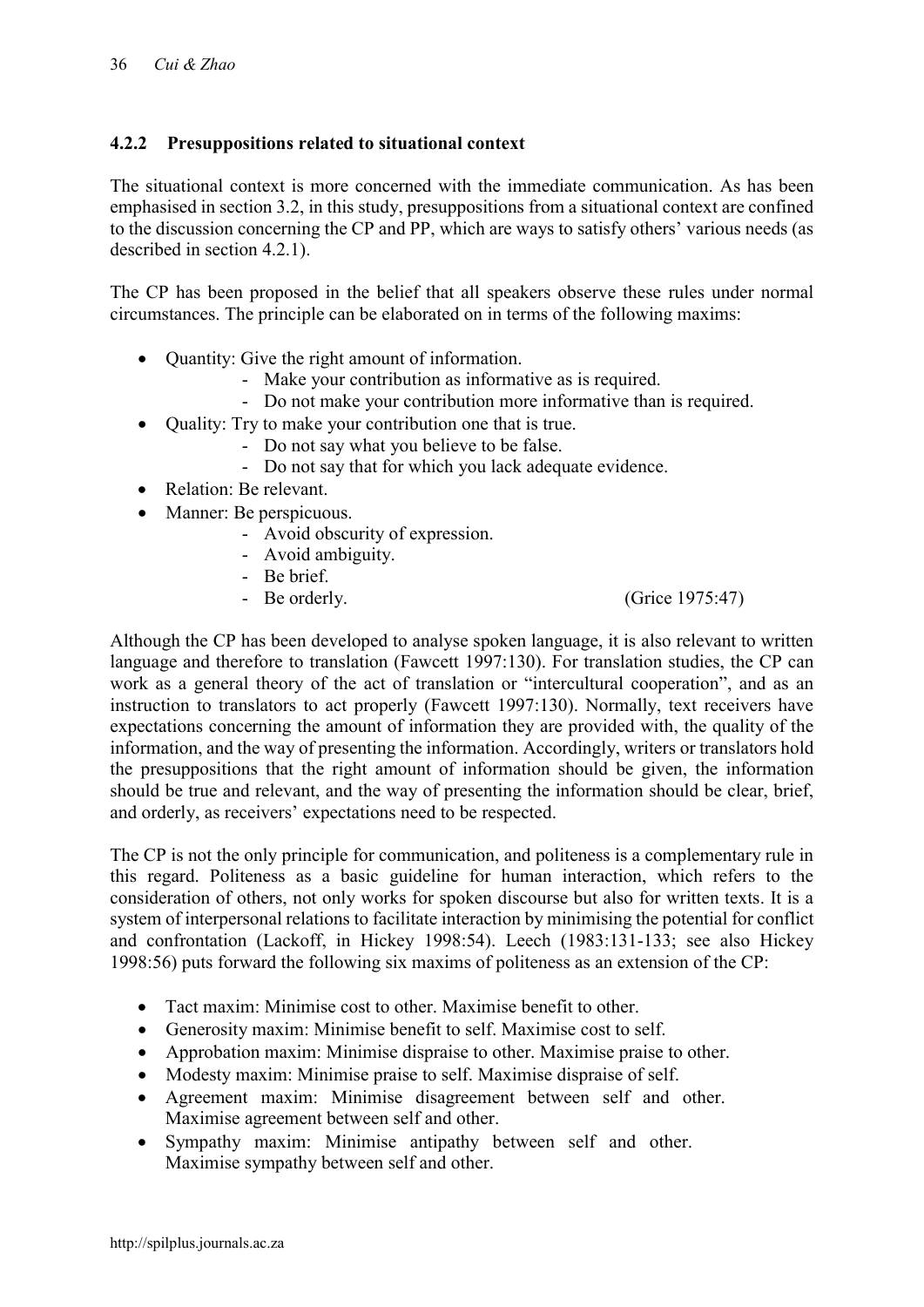Leech's maxims of politeness are more flexible than the CP. Participants in communications have expectations concerning their benefit, cost, praise, dispraise, sympathy, and disagreement, which reflect their safety needs, esteem needs and social/love needs. Text producers or translators hold the presuppositions that listeners or text receivers should be given more benefit, less cost, more praise, less dispraise, less disagreement, and more sympathy. Leech's politeness maxims illustrated above are proposed in the English<sup>1</sup> context and are of a universal nature, as already noted. However, in specific cases, different politeness maxims exist. For example, in the Chinese context, there is a maxim which emphasises respect for others, and requires that one should show difference between the old and the young or the superior and the subordinate when addressing others (Yang 1999). Therefore, translators need to investigate the target culture and design translations in accordance with the relevant politeness maxims.

#### 4.2.3 Presuppositions related to discourse context

1

Presuppositions related to the discourse context involve the organisation of texts. There are four basic principles in textual rhetoric, namely the processibility principle, clarity principle, economy principle, and expressibility principle. Firstly, the processibility principle recommends that texts should be designed and presented in a way that is easy for readers to decode (Leech 1983:64). It is in line with the presupposition of manner in the CP that a text should be perspicuous, avoiding obscurity and ambiguity, and the effort to make a text processible for readers is also one of the ways of being polite. Processibility of a text is mainly to gratify readers' cognitive needs to know/understand. Secondly, the clarity principle suggests that texts be presented in a clear way with enough detail so that they are easy for readers to understand (Leech 1983:66). Similarly, clarity of text is in keeping with the presuppositions of manner and information quantity in the CP, which also helps to satisfy readers' cognitive needs to know/understand. Thirdly, the economy principle, which is almost "at war" with the clarity principle, aims to shorten a text while keeping the message unimpaired in order to reduce the amount of time and effort involved in the process of comprehension (Leech 1983:67). This is related to the presupposition of quantity in the CP that only the necessary amount of information is needed, and the presupposition of manner that a message should be presented in a brief way, which also helps to satisfy readers' cognitive needs to know/understand. Fourthly, the expressivity principle is mainly concerned with effectiveness in a broad sense, which includes both efficiency and aesthetic aspects of communication (Leech 1983:68). In this way, in addition to cognitive needs, readers' aesthetic needs are addressed.

Like presuppositions in the CP and PP, presuppositions concerning textualisation may apply differently to different contexts and to variable degrees (Leech 1983:69). Being processible is the fundamental condition for readers to proceed, being clear is helpful for receivers to work out the textual implications, being brief makes a text easier to be remembered than complicated expressions, and being expressible makes a text stand out – any deviation can attract receivers' attention. Generally speaking, text receivers expect that a text should be processible, clear, economical, and expressible; accordingly, text producers or translators hold the presuppositions that a text should be processible, clear, economical, and expressible.

<sup>&</sup>lt;sup>1</sup> By "English", we do not refer to a specific country or region; instead, we pay more attention to its general implications, especially the cultural elements shared by people who speak English. This is partly because the English texts in our data are intended for those who are English-speaking, and no region has been specified.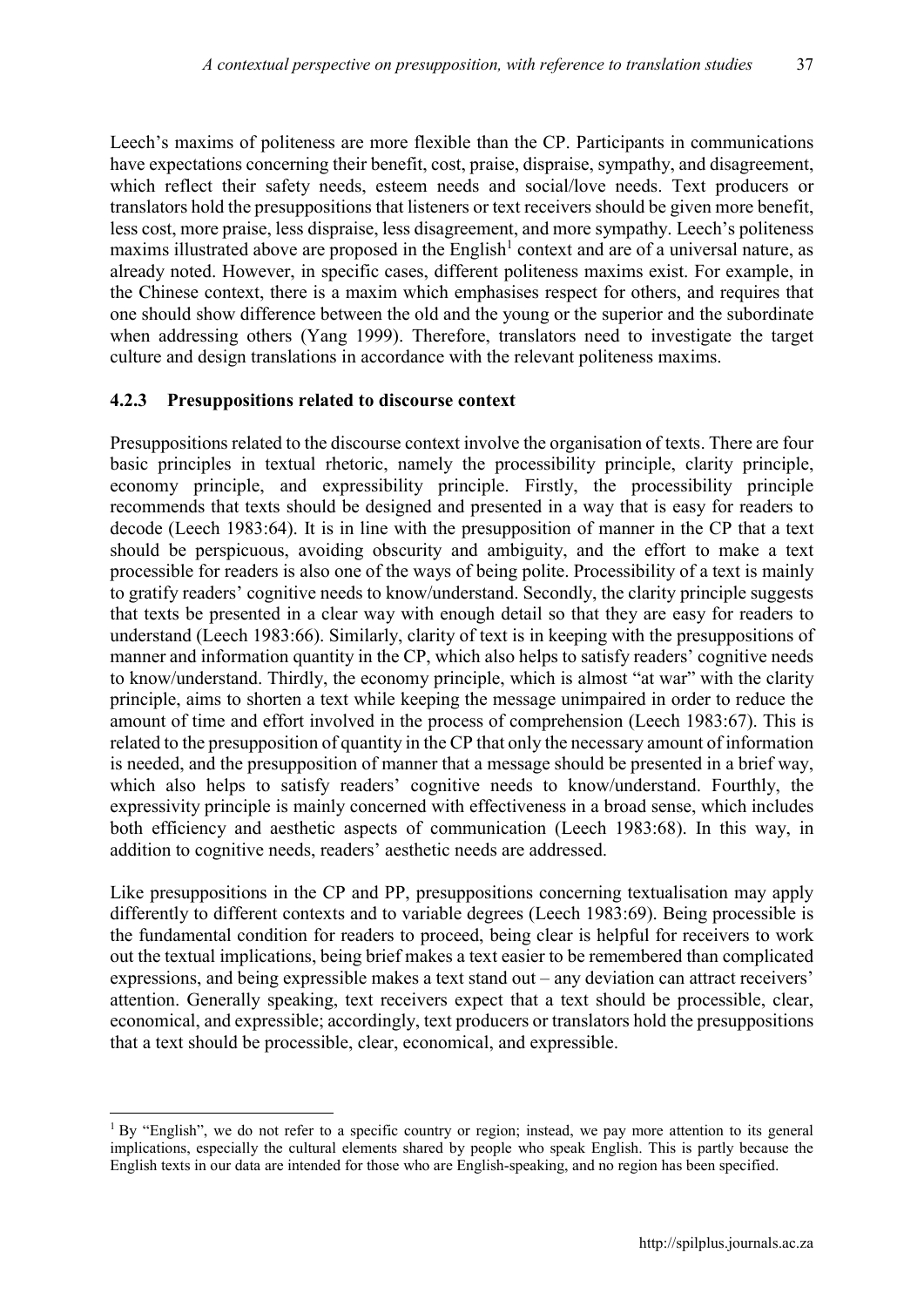# 4.3 Summary

To summarise, as demonstrated in Table 1, the presuppositions to be referred to later in our analysis mainly cover those arising from generic, situational, and discourse contexts. While some of these values are proposed in a particular context, they are shared by other contexts, though there may be differences in particular cases. There are more presuppositions that can be applied to explain communicative situations, however, as mentioned in section 3.2, these presuppositions include target readers' needs to be gratified, general rules of communication, and principles of text organisation.

| <b>Context category</b> | <b>Presuppositions</b>                                                                                                                                                                                                                                                                                                                      |
|-------------------------|---------------------------------------------------------------------------------------------------------------------------------------------------------------------------------------------------------------------------------------------------------------------------------------------------------------------------------------------|
| 1. Generic context      | People have conative, cognitive and aesthetic needs to be<br>gratified.                                                                                                                                                                                                                                                                     |
| 2. Situational context  | One should provide the right amount of information to others;<br>the information one provides should be true and relevant; the<br>way of presenting the information should be clear, brief and<br>orderly.<br>One should be polite to others, such as by giving others more<br>benefit and praise, and showing more agreement and sympathy. |
| 3. Discourse context    | A text should be organised with reference to the processibility,<br>clarity, economy, and expressibility principles.                                                                                                                                                                                                                        |

Table 1. Framework of presuppositions in relation to translation

This framework of presuppositions is composed of three layers: firstly, in considering presuppositions related to the generic context, we have focused on basic human needs, which are universal across cultures. Secondly, in exploring presuppositions related to the situational context, we have considered the CP and PP. Presuppositions related to the CP and PP are specific manifestations of these basic needs. Some of these presuppositions are of a universal nature, and some may show different emphasis on certain aspects across different cultural backgrounds. Thirdly, when studying presuppositions related to the discourse context, we have investigated the textualisation principles. This third category is the textual means to fulfil what is specified in the second category of communicative rules and the first category of needs. Having outlined the three aspects of context for identifying presuppositions, we will discuss the functions of presupposition in translation and provide a case study in the next section.

# 5. Presupposition in translation

# 5.1 Functions of presupposition in translation

Concerning presuppositions in translation, the following observations have been made: firstly, the translator may not necessarily share the knowledge that the author presupposes their readers to have (Fawcett 1997:125). This then necessitates that translators undertake special research to acquire such knowledge. However, in most cases, translators merely carry out translation tasks based on their own presuppositions about the target readers and the target context.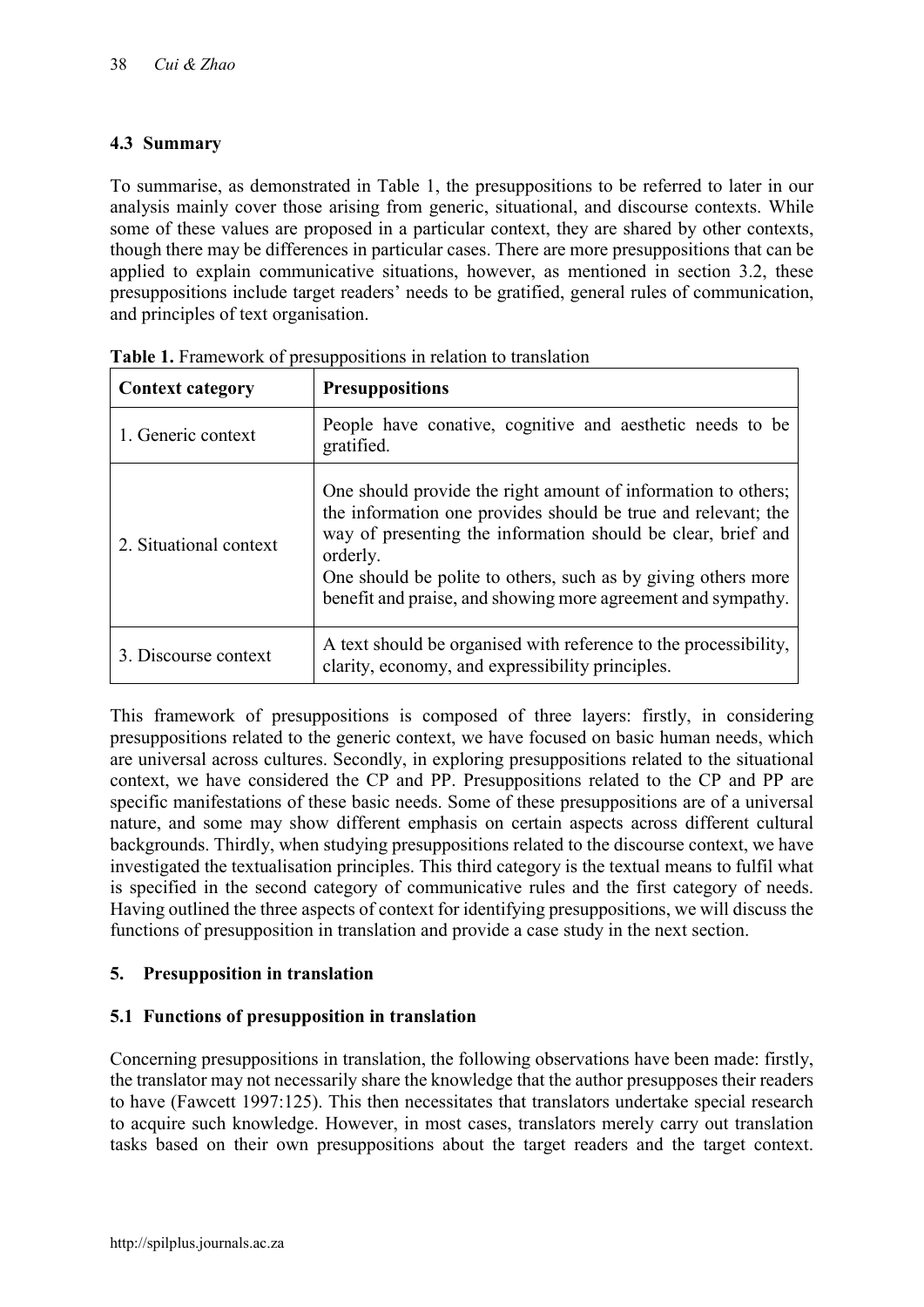Secondly, translators must estimate to what extent the target readers are likely to share their presuppositions, which is "a difficult judgment to make and involves a delicate balancing act" (Fawcett 1997:125). The translator has two choices: either to patronise the target readers by treating them as if they know nothing and lack the means to find out, or to leave them "in the dark" by not supplying the necessary information to make sense of the text (Fawcett 1997:125). In other words, in order to translate a text properly, the translator needs to know what presuppositional information may be lacking in the target culture as well as what presuppositions exist in that culture which may influence the reception of the translation (Fawcett 1997:126). Therefore, presuppositions play an essential role in translators' decisionmaking processes regarding what information to provide and how to provide it. In fact, the presupposition discussed here covers much more than our definition, as the former has involved anything that could possibly be related to translation or communication, such as the knowledge the target readers have, and the information that is shared between translators and target readers; however, in this study, the discussion is restricted to the three levels of human needs, communication principles, and textualisation principles, as detailed in section 4.

#### 5.2 Analysis of an advertisement translation

In this section, we will analyse an excerpt from a bilingual advertisement for a restaurant according to the framework of presuppositions established in section 4, focusing on the use of second-person reference. What follows is the text which appears on the advertisement for the restaurant. (Note that a back-translation of the Chinese text into English appears immediately after the Chinese text.)

> Chef Rene's philosophy is very simple, quality produce cooked precisely and presented with the minimum of fuss, utilizing the freshest and finest of products. La Terrasse is organizing an exquisite menu on the occasion of Le French May anniversary!

> 主厨 Rene 相信食物质量才是餐厅的灵魂,无论对烹调手法还是材料 选择均一丝不茍,今年更为了庆祝法国五月欢度十五周年,特别为 您设计了一系列精选菜式,富有品味的您又怎可错过这次一尝法式 风味的机会呢?

> ['Chef Rene believes that the food quality is the soul of the restaurant. He is meticulous in cooking methods and choosing materials. Particularly, he has prepared a selected menu for you in order to celebrate the 15<sup>th</sup> anniversary of French May. How can you, who are tasteful, miss this opportunity to try the French style?']

In both of the versions, direct address is applied. Addressing the readers directly involves them in the construction of textual meaning, which facilitates their understanding and enhances the textual effect. In this sense, it can be traced back to the presuppositions concerning the processibility, clarity, and expressibility of textualisation as stated in section 4.2.3. The use of direct address is intended to increase readers' participation in the communication and sympathy between the text producer and text recipients, which shows cooperation and politeness. Therefore, it is also related to the presupposition about readers' social/love needs and esteem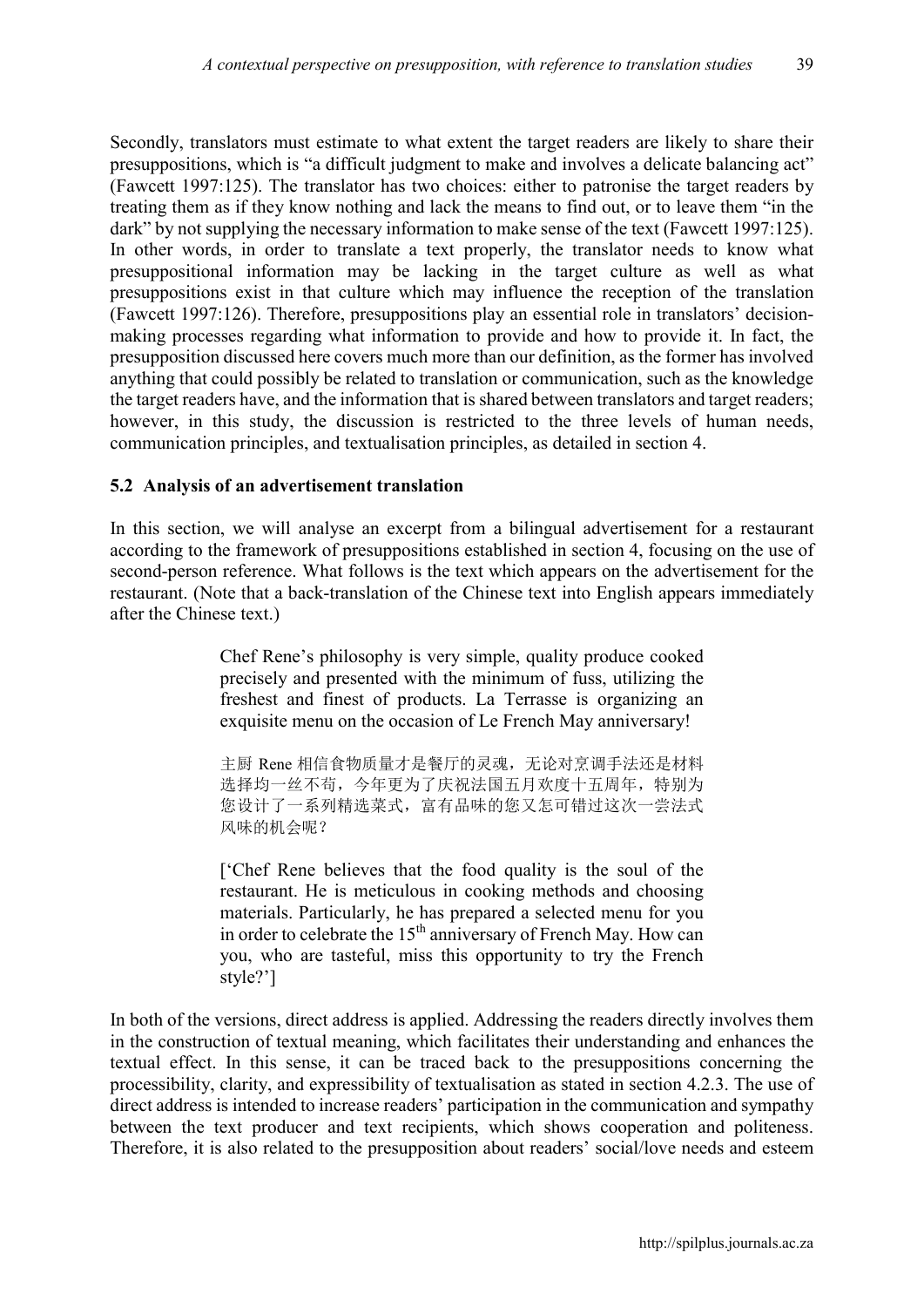needs. As to how the original readers and the target readers are addressed, this can be analysed in connection with the translator's presuppositions about the target readers' values, interests or expectations. A comparison of the two versions shows that second-person reference is handled flexibly in the translation. In the English version, no second-person pronoun is used; the text merely describes the chef's working philosophy without addressing anyone specific. Still, the last sentence can be interpreted as that the restaurant is preparing an exquisite menu for the customers: "La Terrasse is organizing an exquisite menu for you on the occasion of Le French May anniversary!" In this sense, it is also a case of second-person address. In the Chinese version, direct address is applied via the second-person pronoun "您" (*nin*, 'you'), a respectful form of address in Chinese, in the last sentence, "富有品味的您又怎可錯過這次一嘗法式風味 的機會呢?" ('How can you, who are tasteful, miss this opportunity to try the French style?').

Such flexibility in handling second-person reference in advertisement translation is closely related to translators' understanding or presupposition concerning how to address the target readers' social/love and esteem needs properly, show cooperation and politeness, win their favour, deepen their impression, and promote the product or service. It is possible that the quality of translation and the application of second-person reference are related to the individual translator's competence and preference of style. However, we believe that the translator has taken into account the target readers' needs and expectations, consciously or subconsciously, when making the decisions to adapt the ways of second-person reference; this is because he/she has clear aims in translating the advertisement, that is, to involve the target readers' participation, deepen their impression, win their favour, and promote the product. In this sense, the adaptations made about second-person reference in advertisement translation are considered to be in accordance with the target readers' needs and expectations.

As explained in section 4.2.2, an important politeness maxim for the Chinese readers states that one should show difference between the old and the young, or the superior and the subordinate, when addressing them. In other words, respect is presupposed to be shown to others, particularly to those who are superior in terms of age or social ranking. This is why the respectful form is applied in the Chinese text to address the potential customers. While the English system also mentions that one is supposed to show more agreement and sympathy with others, the ways to address others are not as specified as in the Chinese politeness maxims. How to properly address the readers is related to the satisfaction of their social/love needs and esteem needs. The difference in terms of addressing the readers in the two versions shows that the ways to satisfy the readers' needs differ across cultures, at least according to the translator's perceptions. In short, translators make decisions as to how to address the target readers properly according to their presuppositions about the target readers' needs and expectations, and analysing the textual differences can shed light on the translator's presuppositions which further help to reveal the nuanced cultural and linguistic differences.

# 6. Conclusion

In this research, we have elaborated on the concept of 'presupposition' with reference to translation studies, and discussed presuppositions which are closely related to context. Exploring presuppositions from the contextual perspective shows insight into translators' decision-making processes, and provides reference when analysing specific translations. Although the workings of presuppositions are often subconscious, translators can make conscious use of such presuppositions to produce more effective translations which are in line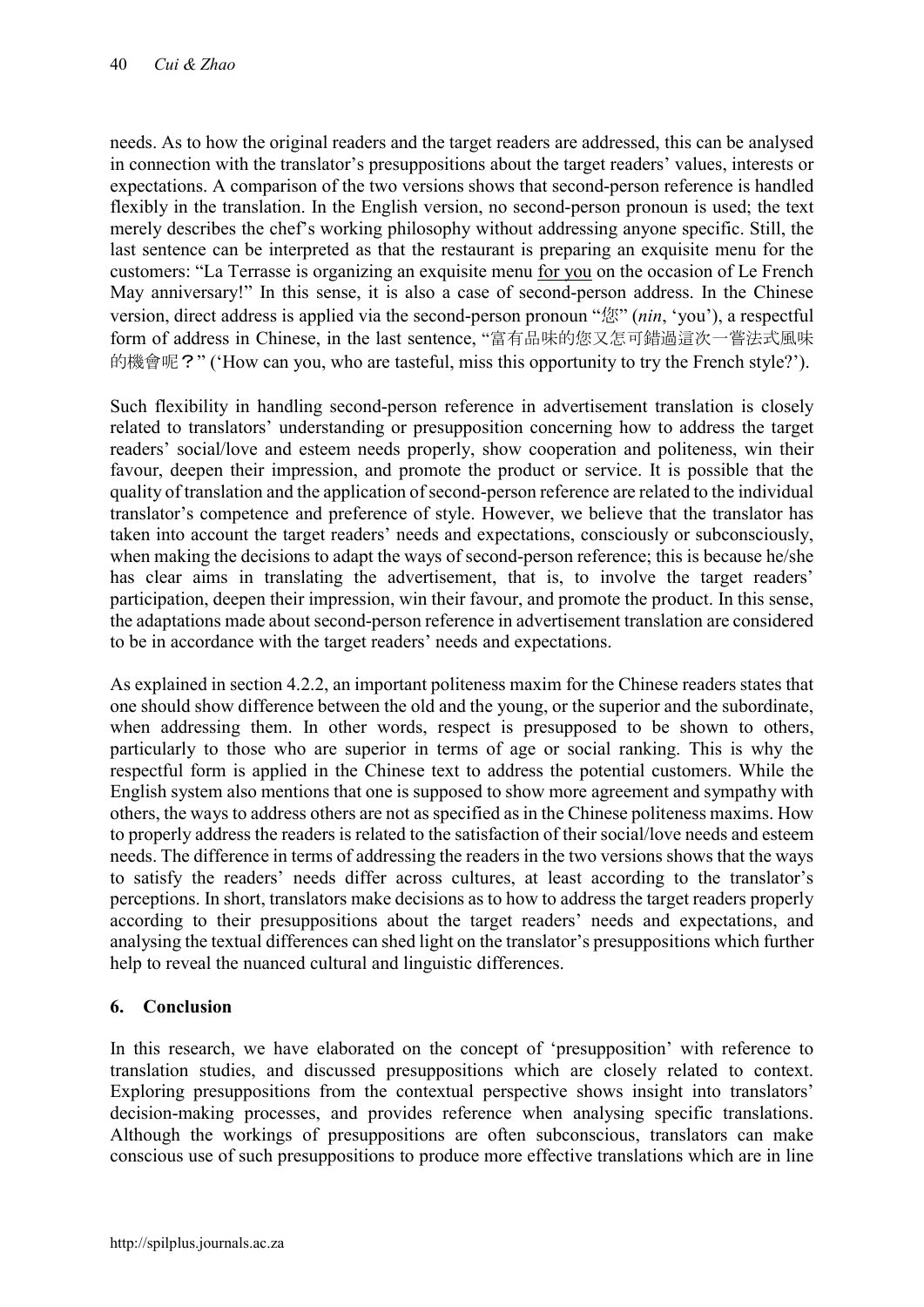with the target readers' needs, values, interests, and expectations. In future research, the presuppositions analysed in this paper which are involved in translation can be further specified and tested.

#### References

Abbott, B. 2006. Where have some of the presuppositions gone? In B.J. Birner and G. Ward (eds.) *Drawing the boundaries of meaning: Neo-Gricean studies in pragmatics and semantics in honor of Laurence R. Horn.* Philadelphia: John Benjamins. pp. 1-20.

Brown, G. and G. Yule. 1983. *Discourse analysis*. Cambridge: Cambridge University Press.

Cui, Y. 2013. Presupposition revisited: The role of context. *The Linguistics Journal* 7(1): 189- 208.

Fawcett, P. 1997. *Translation and language: Linguistic theories explained*. Manchester: St. Jerome.

Fawcett, P. 1998. Presupposition and translation. In L. Hickey (ed.) *The pragmatics of translation*. Clevedon: Multilingual Matters Ltd. pp. 114-123.

Ferrari, L. and E. Sweetser. 2012. Subjectivity and upwards projection in mental space structure. In B. Dancygier and E. Sweetser (eds.) *Viewpoint in language: A multimodal perspective*. Cambridge: Cambridge University Press. pp. 47-64.

Fetzer, A. 2004. *Recontextualizing context: Grammaticality meets appropriateness*. Amsterdam and Philadelphia: John Benjamins.

Georgakopoulou, A. 1997. *Discourse analysis: An introduction*. Edinburgh: Edinburgh University Press.

Givón, T. 1989. *Mind, code, and context: Essays in pragmatics*. Hillsdale: Lawrence Erlbaum Associates.

Grice, H.P. 1975. Logic and conversation. In P. Cole and J.L. Morgan (eds.) *Syntax and semantics, Vol. 3: Speech acts.* New York: Academic Press. pp. 41-58.

Hickey, L. 1998. *The pragmatics of translation*. Shanghai: Shanghai Foreign Language Education Press.

Leech, G.N. 1983. *Principles of pragmatics*. London: Longman.

Levinson, S.C. 1983. *Pragmatics*. London/New York: Cambridge University Press.

Maslow, A.H. 1987. *Motivation and personality*. New York: Harper and Row.